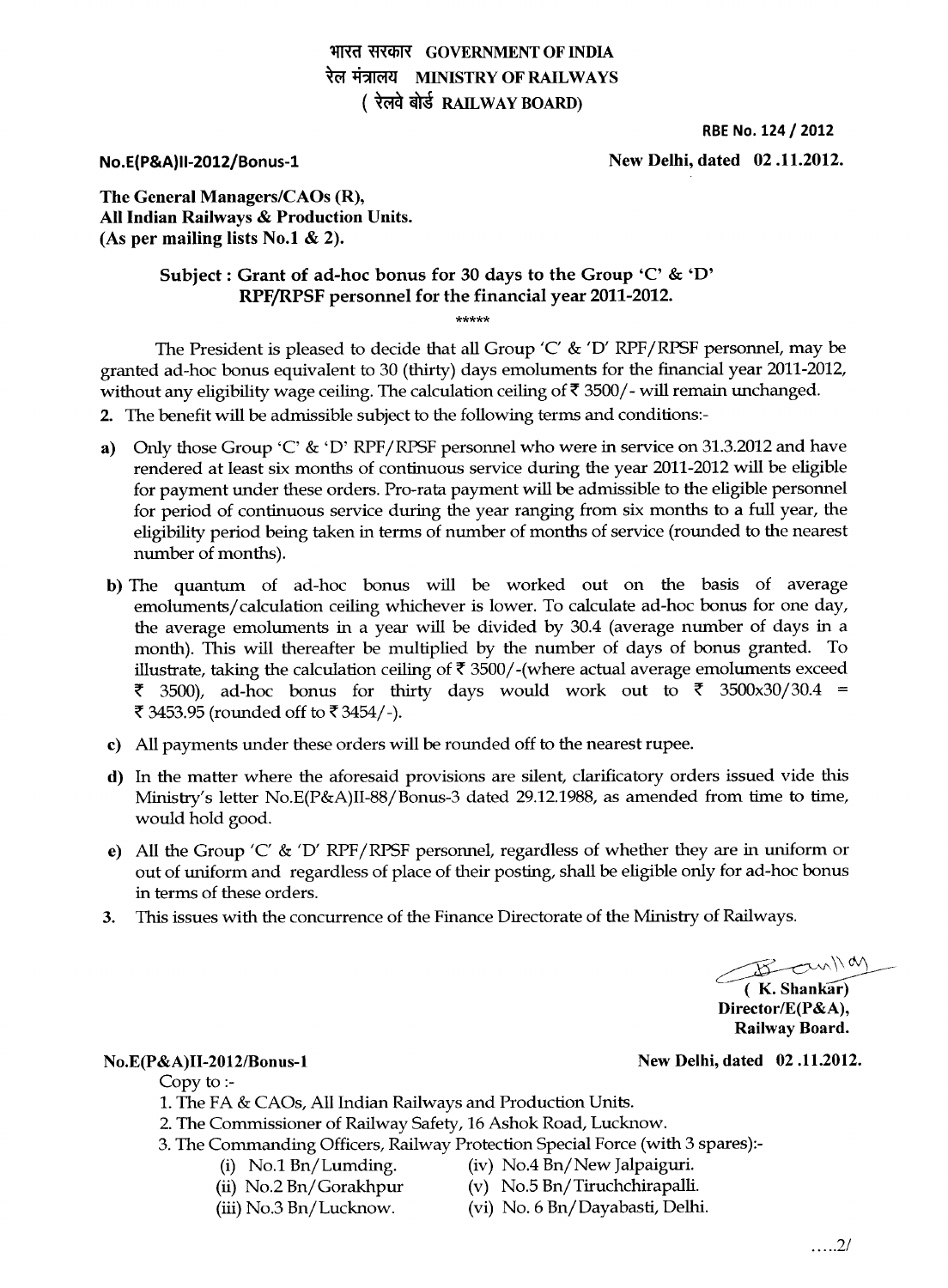(vii) No. 7 Bn/Secunderabd. (x) No.10Bn/Dhanbad. (viii) No. 8 Bn/Chittaranjan. (xi) No.11 Bn/Gehrara. (ix) No.9 Bn/Jagadri. (xii) No.12 Bn/Thakurli.

 $\frac{114}{11}$ 

**( K. Shankar) Director/E(P&A), Railway Board.** 

### **No.E(P&A)II-2012/Bonus-1 New Delhi, dated 02 .11.2012.**

Copy (with 40 spares) forwarded to the Deputy Comptroller and Auditor General of India (Railways), Room No.224, Rail Bhawan, New Delhi-110001.

*M<sup>W</sup>***<br>for Financial Commissioner/Railways** 

### **No.E(P&A)II-2012/Bonus-1**

Copy to

- (i) The General Secretary, AIRF (with 35 spares). (ii) The General Secretary, NFIR (with 35 spares).
- (iii) The Members of the National Council, Departmental Council and Secretary/Staff side, National
- Council, 13-C Feroze Shah Road, New Delhi (with 90 spares).
- (iv) The Secretary General, FROA (with 5 spares). (v) The Secretary General, IRPOF (with 5 spares).
- (vi) The Secretary, RBSS, Group 'A' Officers' Association (with 5 spares).
- (vii) The Secretary, Railway Board Class II Officers' Association (with 5 spares).
- (viii) The Secretary, Indian Railways Class II Officers' Association (with 5 spares).
- (ix) The Secretary, Railway Board Ministerial Staff Association (with 5 spares).
- (x) The Secretary, Railway Board/Class IV Staff Association (with 5 spares).
- (xi) The Secretary General, All India RPF Association (with 5 spares).
- (xii) The General Secretary, All India SC/ST Railway Employees Association, Room No.8, Rail Bhavan, New Delhi. (with 5 spares).
- (xiii) The General Secretary, Retired Railway Employees Welfare Association, 490 A/16, Gurdwara Road, Gurgaon. (with 5 spares).

# **for Secretary/Railway Board.**

### **Copy to : PSO, Sr.PPSs/PPSs/PSs/PAs to :-**

**MR,** MSR(K), MSR(A), CRB, FC, ME, ML, MM, MS, MT, AM(B), AM(CE), AM(C), AM(C&IS), AM(Elec), AM(F), AM(Plg), AM(Projects), AM(Sig), AM(MS), AM(Mech), AM(PU), AM(RS), AM(Staff) AM(T&C), AM(Telecom), AM(T), AM(Vig), AM(Works), AM(IT), Adv(AR), Adv(C), Adv(F), Adv(IR), Adv(Safety), DG/RHS, DG/RPF, Secy, ED(Plg.), ED(A), EDF(BC), EDCE(B&S), EDCE(G), EDCE(Plg.), ED(Chg.), ED(CC), ED(C&IS), ED(E&R), EDEE(Dev.), EDEE(G), EDEE(RS), EDE, EDE(RRB), EDE(N), EDE(Res.), EDF(C), EDF(E), EDF(S), EDF(B), EDF(RM), EDF(X)I, EDF(X)II, EDH(P), EDH(G), ED(LM), ED(MIS), EDE(GC), EDT(MPP), EDME(Chg.), EDME(FR), EDME(Tr.), EDME(TOT), EDME(Dev.), EDME(W), EDPC-I, ED(Plg.), ED(PP), ED(Proj.), ED(Proj.), ED(Proj.), ED(Proj.), ED(Proj.), ED(Proj.), ED(Proj.), ED(Proj.), ED(Proj.), ED(Proj.), ED(Proj.), ED(Proj.), ED(Proj.), ED(Proj.), ED(Proj.)DMRC, ED(RE), EDRE(S&T), EDRE(S), ED(Safety), ED(Sig.), ED(S&E), EDRS(G), EDRS(P), EDRS(S), EDRS(W), ED(TD), EDTrack(M), EDTrack(MC), EDTrack(P), ED(T&C), ED(CP), ED(PM), ED(PG), EDT(R), EDTC(FM), EDTT(M), EDTT(FM), EDTT(S), EDV(A), EDV(E), EDV(S), EDV(T), ED(W), IG/RPF(HQs), IG/RS, JS, JS(C), JS(D), JS(E), JS(G), JS(P), DPC-I, DPC-II, DE(N), DF(CCA), DF(A/Cs), DE(G), DE(N), DPR, JDE(G), JDE(D&A), JDE(L), JDE(LL), JDE(W), JDF(B), JDE(N), JDE(Res), JD(MPP), JDE(GP), DE(P&A), JDPC, JDE(RRB), DS(G), DS(Parl), DS(E), US(A), PAO, DDE(P&A)Il, DDE(D&A), JDE(P&A), JDPC-II, JDE(RRB), DDE(Sports), DDE(N), DDE(LR)I(with 2 spares), DDF(E)I, DDF(E)II, DDF(E)III, DD(H), DDE(R)I (with 2 spares), DDE(W), DDPC-V, DDPC-VI, DDE(Trg).

Branches : Accounts-III(with 10 spares), Budget, Budget(Com)I, Cash-I, Cash-II, Cash-Ill, Chasing, E(P&A)I, ERB-I, ERB-II, ERB-III, ERB-IV, ERB-V, ERB(D), E(LR)I, E(LR)II, E(LR)III, E(NG)I, E(NG)II, E(RRB), E(Rep)I, E(Rep)II, E(Rep)111, E(MPP), E(Welfare), E(G), E(Coop), E(LL), E(Sports), E(ML), E(SCT), E(D&A), E(GC), E(GR)I, E(GR)II, E(O)I, E(O)II, E(O)III, F(E)I, F(E)II, F(E)III, F(E)Spl, G(Pass), G(Acc), lssue(D), M(L), Parl., PC-I11, PC-IV, PC-V,PC-VI, Project Cell, PR, PG, Sec(E) (with 10 spares)  $&$  Sec(ABE) (with 10 spares).

**New Delhi, dated 02 .11.2012.**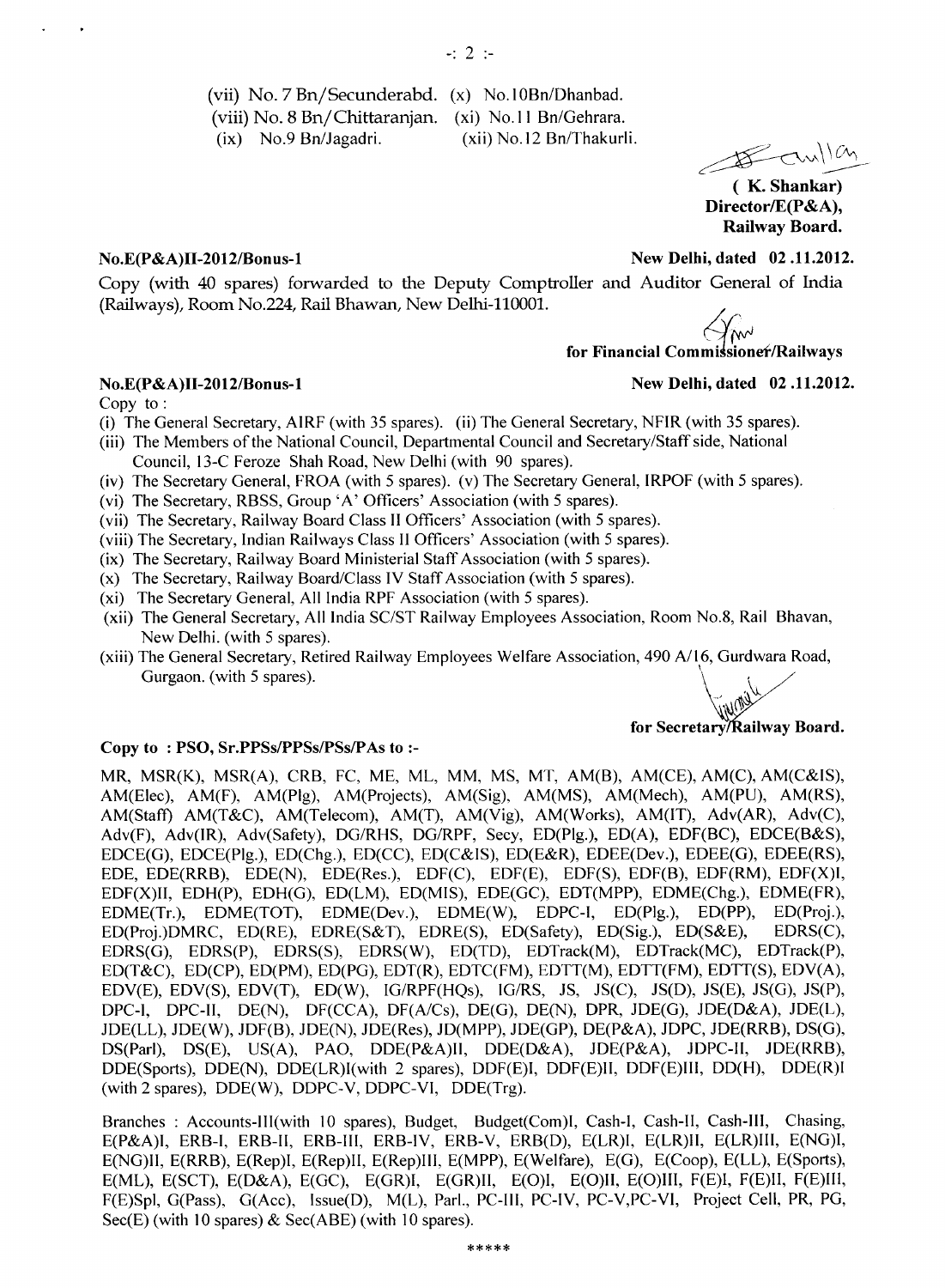# भारत सरकार रेल मंत्रालय ( रेलवे बोर्ड)

आर.बी.ई सं. 124 / 2012 नई दिल्ली, दि. 02.11.2012

सं. ई(पी.एंड ए.)II-2012/बोनस-1

महाप्रबंधक/मुख्य प्रशासनिक अधिकारी, सभी भारतीय रेलें तथा उत्पादन इकाइया। (डाक सूची । और ।। के अनुसार)

> विषय : रेल सुरक्षा बल/ रेल सुरक्षा विशेष बल के समूह 'ग' तथा 'घ' कर्मचारियों को वित्त वर्ष 2011-12 के लिए 30 दिनों के तदर्थ बोनस की मंजूरी।

राष्ट्रपति जी को यह विनिश्चय करते हुए हर्ष है कि रेल सुरक्षा बल/ रेल सुरक्षा विशेष बल के समूह 'ग' तथा 'घ' के सभी कर्मचारियों को, पात्रता के लिए मजूरी की बिना किसी अधिकतम सीमा के, वर्ष 2011-12 के लिए 30 (तीस) दिनों की परिलब्धियों के बराबर तदर्थ बोनस प्रदान किया जाए। ₹ 3500/- की परिकलन सीमा अपरिवर्तित रहेगी।

 $2.$ यह लाभ निम्नलिखित शर्तों के अधीन स्वीकार्य होगा :-

रेल सुरक्षा बल/ रेल सुरक्षा विशेष बल के समूह 'ग' तथा 'घ' कर्मचारियों के केवल वे ही  $(i)$ कर्मचारी इन आदेशों के अधीन अदायगी के पात्र होंगे जो 31.03.2012 को सेवा में थे और जिन्होंने वर्ष 2011-12 के दौरान कम से कम छ: महीने लगातार सेवा पूरी की हो। वर्ष के दौरान छ: महीने से पूरे एक वर्ष तक लगातार सेवा की अवधि के लिए पात्र कर्मचारियों को आनुपातिक अदायगी स्वीकार्य होगी, पात्रता की अवधि की गणना सेवा के महीनों (महीनों की निकटतम संख्या में पूर्णांकित) की संख्या में की जाएगी।

तदर्थ बोनस की प्रमात्रा औसत परिलब्धियों/परिकलन सीमा, इनमें से जो भी कम हो, के  $(ii)$ आधार पर आधारित होगी। एक दिन के लिए तदर्थ बोनस की गणना करने के लिए एक वर्ष की औसत परिलब्धियों को 30.4 (एक महीने के औसत दिनों की संख्या) से भाग दिया जाएगा। उसके बाद इसे बोनस दिए जानेवाले दिनों की संख्या से गुणा कर दिया जाएगा। उदाहरणार्थ, परिकलन सीमा ₹ 3500/- मानते हुए (जहाँ वास्तविक औसतन परिलब्धियाँ ₹ 3500/- से अधिक है), 30 दिनों के लिए तदर्थ बोनस ₹ 3500/- X30/30.4 = ₹ 3453.95/- (₹ 3454/- में पूर्णाकित) होगा।

 $(iii)$ इन आदेशों के अंतर्गत सभी अदायगियां निकटतम रुपये में पूर्णाकित की जाएंगी।

ऐसे मामलों में जहां उपर्युक्त उपबंधों में कोई व्यवस्था नहीं है, समय-समय पर संशोधित इस  $(iv)$ मंत्रालय के दिनांक 29.12.1988 के पत्रांक ई(पी. एंड ए.)।।-88/बोनस/3 द्वारा जारी किए गए स्पष्टीकरण आदेश से लागू होंगे।

रेल सुरक्षा बल/रेल सुरक्षा विशेष बल के समूह 'ग' तथा 'घ' के सभी कर्मचारी इस बात का  $(v)$ ख्याल किए बिना कि वे वर्दी में हैं अथवा बिना वर्दी हैं और तैनाती के स्थान का ख्याल किए बिना इन आदेशों के अनुसार केवल तदर्थ बोनस के लिए पात्र होंगे।

3. इसे रेल मंत्रालय के वित्त निदेशालय की सहमति से जारी किया जा रहा है।

निदेशक/स्था. (वे. एवं भ.) रेलवे बोर्ड